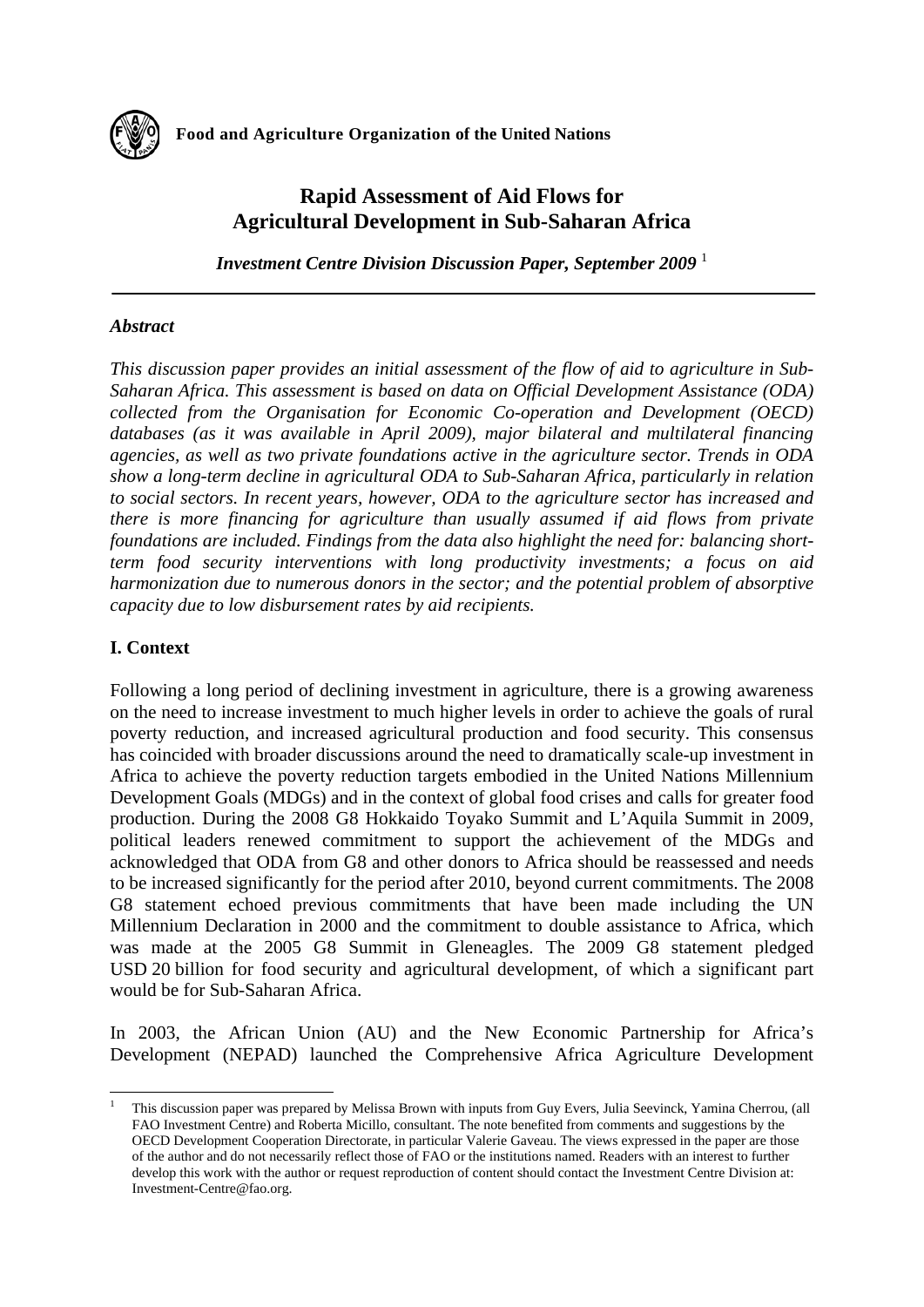Programme (CAADP), under which countries have committed to significantly increase the share of national budgets allocated to agriculture and rural development to at least 10 percent. By 2008, eight countries were spending 10 percent of their budget on agriculture. Another nine countries were close behind at rates of 8 to 10 percent, but the majority of African countries achieved between three and six percent<sup>2</sup>.

In response to the recent global food crisis, a High-Level Task Force (HLTF) was established in April 2008, bringing together heads of the UN specialized agencies, funds and programmes, Bretton Woods institutions and relevant parts of the UN Secretariat. The Comprehensive Framework for Action (CFA) created under the HLTF emphasizes the need for AU governments to provide additional budgetary resources for social protection systems and more specifically to increase the share of agriculture in public spending. Furthermore, donor countries are urged to double ODA for food assistance, national support, safety net programmes, and for an increase in the percentage of ODA to be invested in food and agricultural development from the current  $3$  percent to 10 percent within five years<sup>3</sup>.

Analysis has also been undertaken to determine the additional investment required to meet the first MDG to halve poverty by 2015. The estimates vary substantially, ranging from  $\text{USD 9 billion}$  to  $\text{USD 62 billion}$  depending on the method of analysis<sup>4</sup>. The International Food Policy Research Institute has estimated the total annual agricultural investment needed in Sub-Saharan Africa ranges from USD 11 to USD 13.7 billion, which would require an additional annual investment of approximately USD 6 to USD 7 billion from the public sector<sup>5</sup>. The MDG Africa Steering Group, which was established in late 2007 as a special task force of international organizations to strengthen joint efforts in support of MDGs in Africa, has also recommended that annual development assistance for African agriculture rise to USD 8 billion by  $2010^6$ .

Despite the different investment targets, there is broad agreement by development partners on the need to scale-up their external assistance to agriculture from its current levels. One key question, however, remains the overall magnitude of current financing levels for agriculture and the actual size of the financing gap given the projected investment targets. Following the 2005 G8 Summit in Gleneagles, OECD estimated that the overall flow of ODA will have to increase by 12 percent per year by 2010 in order to meet the Gleneagles target of doubling aid to Sub-Saharan Africa<sup>7</sup>. The current level of external assistance provided for agriculture has been estimated by the MDG Africa Steering Group at between USD 1 and USD 2 billion<sup>8</sup>; however there remains significant uncertainty about the exact level of financing available from bilateral, multilateral and individual organizations in the short to medium term and how much additional funding is required. In general, there is a need to better understand financing flows in the agriculture sector in order to identify gaps and measure changes over time.

 $\frac{1}{2}$ <sup>2</sup> AU/NEPAD CAADP Annual Report, 2008: www.nepad-caadp.net/pdf/CAADP%20Annual%20report%202008.pdf

<sup>&</sup>lt;sup>3</sup> Comprehensive Framework for Action (2008) High-Level Task Force on the Global Food Security Crisis

<sup>&</sup>lt;sup>4</sup> Fan et al, 2008 "Investing in Agriculture to Halve Poverty by 2015" www.ifpri.org/pubs/dp/ifpridp00751.pdf

Fan and Rosengrant, 2008 "Investing in Agriculture to Overcome the World Food Crisis and reduce poverty and hunger": www.ifpri.org/pubs/bp/bp003.pdf

MDG Africa Steering Group, "Business Plan of Thematic Group on Agriculture and Food Security": www.MDGafrica.org

OECD 2007 "Final ODA Flows in 2006": ww.oecd.org/dataoecd/7/20/39768315.pdf

<sup>8</sup> MDG Africa Steering Group, op cit.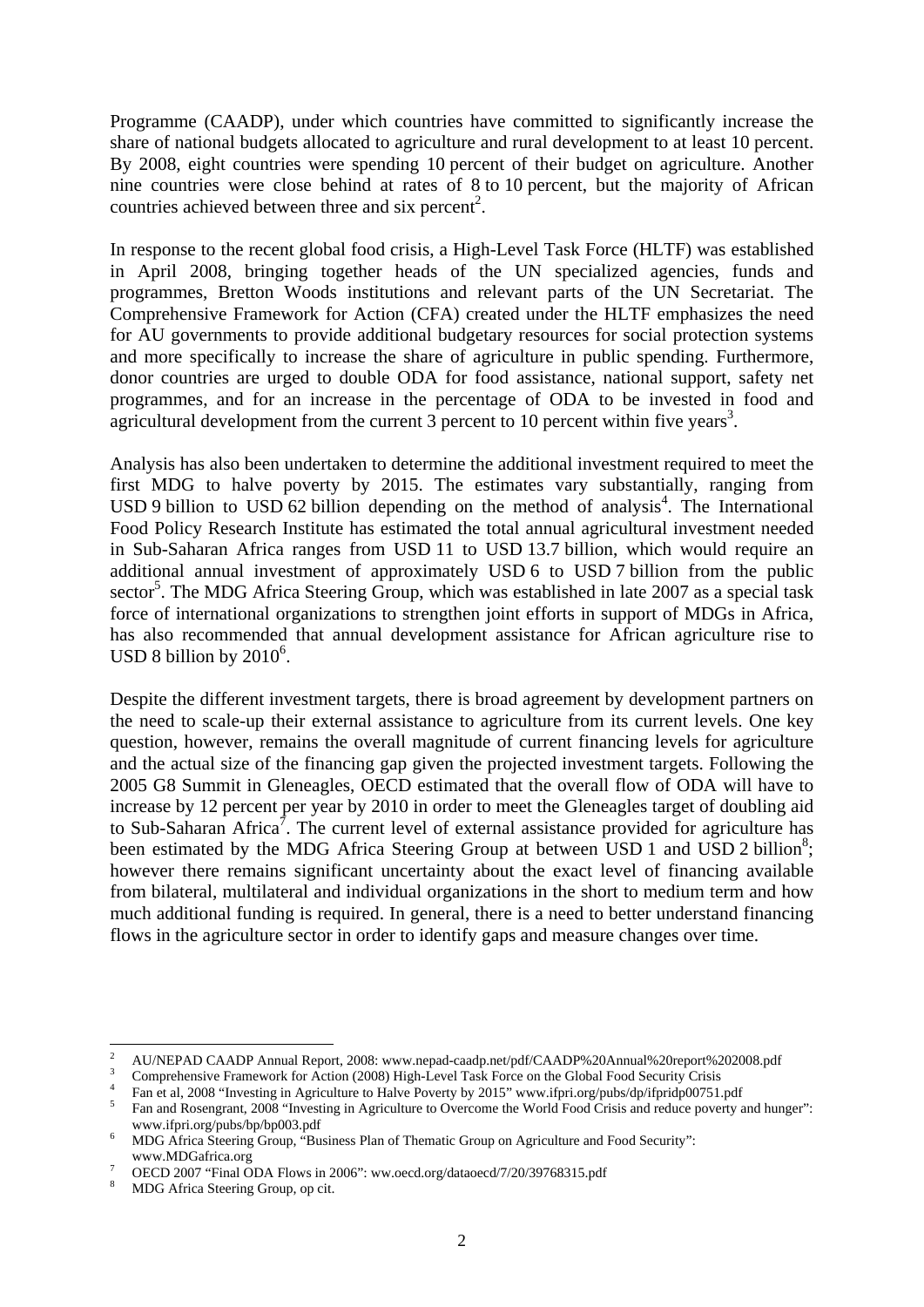### **II. Data and Methodology**

The analysis in the paper is based on projections and historical data on aid flows collected from OECD statistical databases and, where possible, directly from bilateral, multilateral and individual agencies. The aim was to capture a broad picture of financing for agriculture from bilateral and multilateral agencies as well as from foundations with significant agriculture portfolios. The analysis encompasses aid from both OECD Development Assistance Committee (DAC) members<sup>9</sup>, major multilateral agencies and two private foundations: Gates Foundation and Rockefeller Foundation. The phrase "aid flows" is used to reflect the inclusion of bilateral and multilateral  $ODA<sup>10</sup>$ , as well as private flows. In all, data has been collected from:

- The OECD Creditor Reporting System database, which provides data on ODA commitments from DAC members and major multilateral agencies, and actual gross ODA disbursements from DAC members through 2007, currently the latest data available;
- Individual bilateral donor agencies for data on actual disbursements for 2007 and projected disbursements for the period 2008-2010 (only four of the 16 bilateral donors' agencies requested provided data);
- International Financial Institutions (IFIs) the African Development Bank (AfDB), the International Fund for Agricultural Development (IFAD), the Islamic Development Bank (IsDB), and the World Bank/International Development Association (IDA) – for data on actual and projected disbursements for the period 2003-2010 and for completed and ongoing operations continuing beyond 2007;
- European Commission (EC) for data on actual disbursements between 2003-2007;
- Bill & Melinda Gates Foundation and Rockefeller Foundation for data on actual disbursements for 2003-2008 and data on projected disbursements for 2009-2010.

The classification of data follows OECD methodology and definitions<sup>11</sup>. The analysis uses a broad definition of agricultural development, which includes agriculture, forestry, fisheries and rural development sub-sectors. The OECD's rural development classification includes a number of agriculture-related activities such as integrated rural development, natural resource management, land management and land use planning; it also includes a variety of other multi-sectoral activities that may not be agriculture-related. Despite this, the broad definition of agriculture is used in the analysis in order to capture a full picture of agriculture-related investments and avoid understatement of agriculture-related aid flows by donors. Over onethird of IFAD's commitments in 2007, for example, were classified under the rural development category.

The analysis and data collection focus on Sub-Saharan Africa as defined by the OECD regional classification system. For ODA trends, the analysis also uses data from the Africa regional category, which is classified by OECD as including regional or multi-country activities. Data are expressed in US dollars (USD) and primarily in constant 2007 USD.

 $\overline{a}$ 9 DAC Members are Australia, Austria, Belgium, Canada, Denmark, Finland, France, Germany, Greece, Ireland, Italy, Japan, Luxembourg, the Netherlands, New Zealand, Norway, Portugal, Spain, Sweden, Switzerland, United Kingdom,

United States and the Commission of the European Communities.<br><sup>10</sup> ODA is formally defined as "flows of official financing administered with the promotion of economic development and welfare of developing countries as the main objective, and which are concessional in nature with a grant element of at

least 25 percent." (OECD/IMF).  $\frac{11 \text{ http://stats.oecd.org/WBOS/Index.aspx?DatasetCode=CRSNEW\⟨=en}}{11}$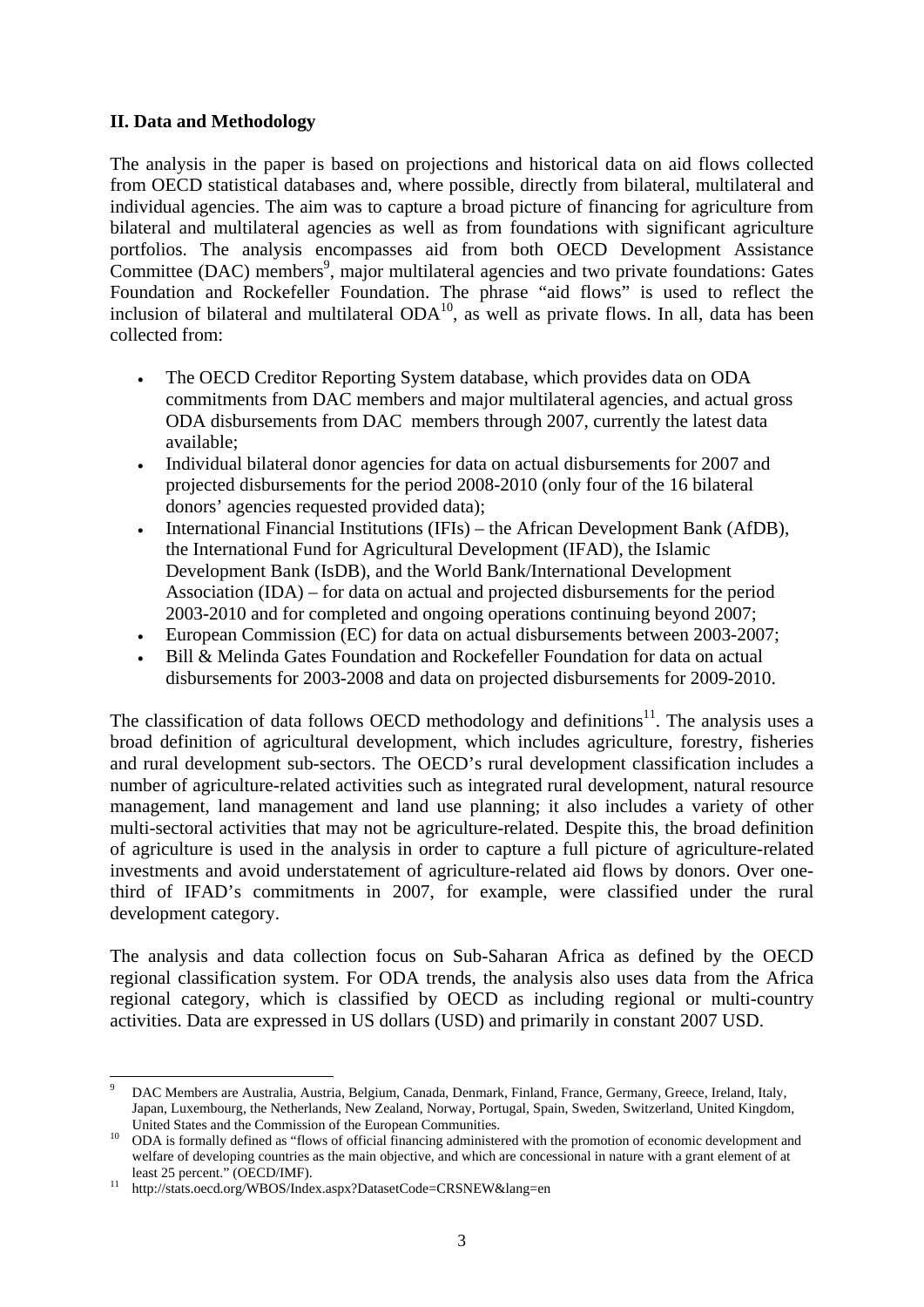### **III. Agriculture Financing in Sub-Saharan Africa: Trends in ODA**

The pattern and flow of aid has altered significantly over the past thirty years. This section explores trends in ODA financing as a whole and for agriculture in particular. Analysis of ODA financing is for DAC members only and is based on multi-year commitments (total amounts allocated to aid activities) rather than on subsequent disbursements spread over several years (amounts actually paid in each year).

**The level of aid to Sub-Saharan Africa has increased over the past three decades but aid to agriculture has declined.** Overall aid to Sub-Saharan Africa has increased significantly over the past thirty years, particularly in the past decade. During the 1980s, the total level of annual ODA commitments for Sub-Saharan Africa ranged from over USD 9 billion in 1979 to a peak of over USD 23 billion in 1989 (in constant 2007 USD). The increase in overall ODA to Sub-Saharan Africa in the 1980s was due to many factors including structural adjustment programmes in many parts of Sub-Saharan Africa. Total ODA to Sub-Saharan Africa decreased in the 1990s reaching a low in 1996, but recovered by the end of the decade. ODA increased very quickly following 2000 as aid to social sectors increased and debt relief grew. Annual ODA commitments rose from USD 26 billion in 2000 to nearly USD 51 billion in 2006. ODA commitments have since declined to just over USD 41 billion in 2007 (all in constant 2007 USD), primarily due to a reduction in commitments for debt relief. If debt relief is excluded from ODA, the trend of positive growth has continued in 2007.

In contrast to overall aid commitments, ODA commitments to agriculture declined after the 1980s and remained relatively stagnant. During the 1980s, the amount of annual ODA commitments to agriculture in Sub-Saharan Africa ranged from USD 2 billion to nearly USD 6 billion, ranging between 20 and 29 percent of overall ODA during the same period. The share of ODA devoted to agriculture was slightly lower in Sub-Saharan Africa compared to other regions, such as Asia where a large share of agricultural ODA supported the green revolution in the late 1970s and early 1980s. Agriculture ODA in Sub-Saharan Africa abruptly declined, however, in the early 1990s and then remained relatively flat thereafter. USD 3.7 billion in 1990, annual ODA commitment to agriculture declined to USD 1.5 billion in 1996. Thus the share of agriculture in annual ODA commitments for Sub-Saharan Africa, which had remained relatively steady in the 1980s, fell from 25 percent in 1988 to 13 percent in 1991. By 2005, only five percent of all ODA was allocated to agriculture.

Between 1998 and 2005, annual agricultural ODA commitments fluctuated between USD 1.8 billion and USD 2.1 billion (constant 2007 USD) without showing any sustained trend. Renewed commitment to the sector in the past two years, however, has resulted in more rapid increase. ODA commitments to agriculture reached USD 2.8 billion in 2007, its highest level since 1990. Nonetheless, the 2007 level of commitments remains more than USD 1 billion lower in real terms than average annual ODA commitments to agriculture during the 1980s.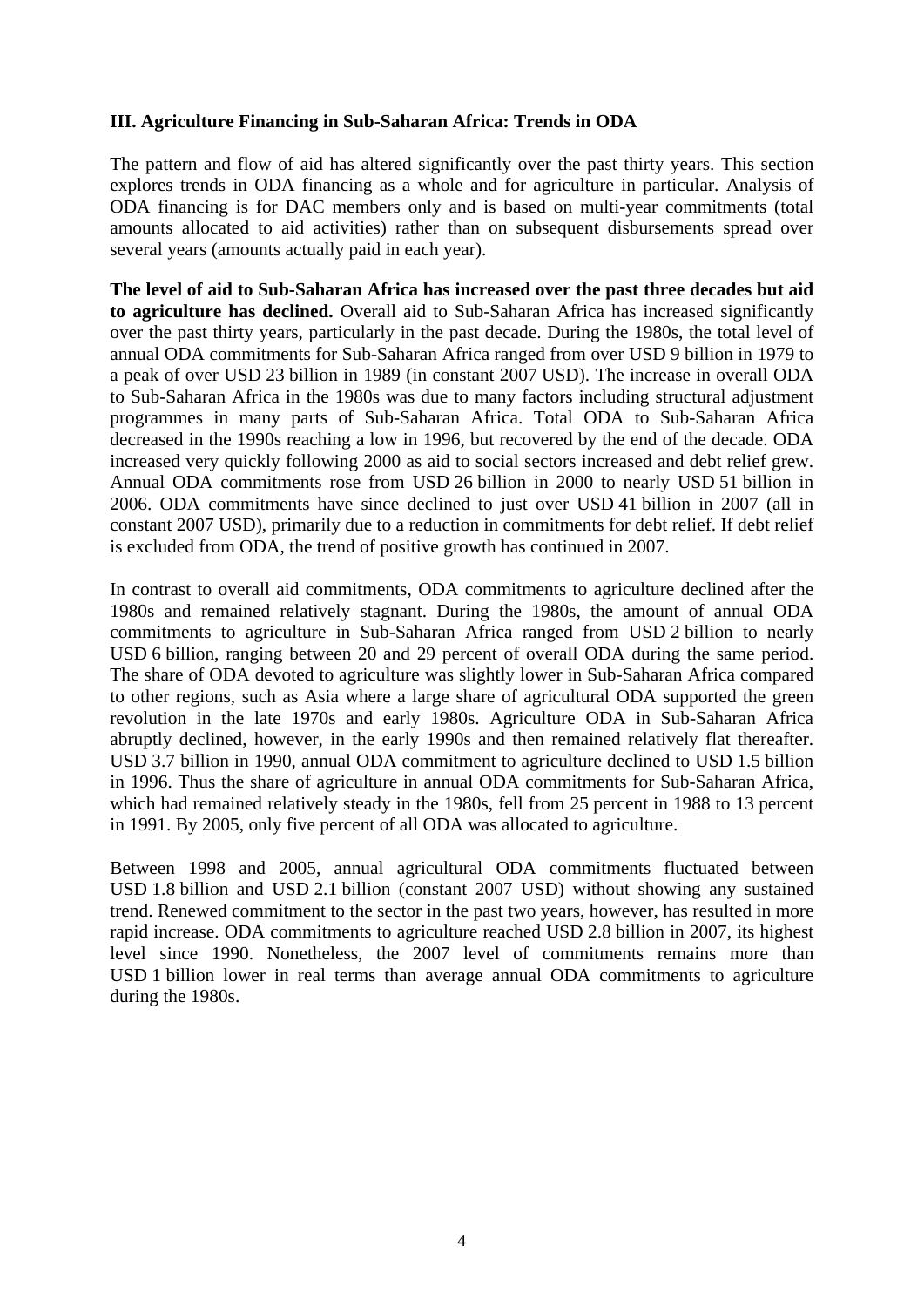

**In Sub-Saharan Africa, the structure of aid has shifted with more resources devoted to the social sector and non-sectoral aid.** The composition of aid has changed over the past three decades with large shifts in ODA allocations towards the social sectors (health, education, governance), and emergency assistance and reconstruction activities. The share of ODA devoted to the social sector grew from nearly 13 percent in 1979 to 44 percent of all ODA in 2007. In contrast, productive sectors (agriculture, industry, mining,) and economic and infrastructure sectors (communications, banking, transport, energy) have experienced declining ODA allocations. Around 58 percent of ODA in 1979, economic and productive sectors received slightly more than 23 percent of ODA in 2007. All sectors experienced growth as overall ODA increased in the 1990s, but growth in ODA commitments to the agriculture and rural development sector were the lowest among all sectors, including the economic and productive sectors. Figure 2 provides a sectoral breakdown of annual ODA commitments since 1995, excluding debt relief, using average annual commitments within two year periods and Figure 3 shows the differential growth in ODA for a few selected sectors using an index with 1995 as the base year.

In general, the overall structure of aid to Sub-Saharan Africa has changed with the emergence of new aid instruments and non-sector specific aid. Direct budget support emerged in the mid 1980s as a new aid modality, ranging between eight percent and 16 percent of ODA in Sub-Saharan Africa, with the bulk of funding coming from  $IDA<sup>12</sup>$ , EC and the United Kingdom. Debt relief and debt reorganization were relatively unimportant within ODA in the late 1970s through the 1980s, but emerged in the 1990s following greater concerns about debt sustainability in poor countries. Assistance related to debt relief or debt reorganization has increased rapidly since 2000, particularly between 2002 and 2006, when debt related assistance averaged nearly 25 percent of all annual ODA commitments in Sub-Saharan

 $12$ 12 International Development Association is the concessional lending window of the World Bank available to the world's poorest countries.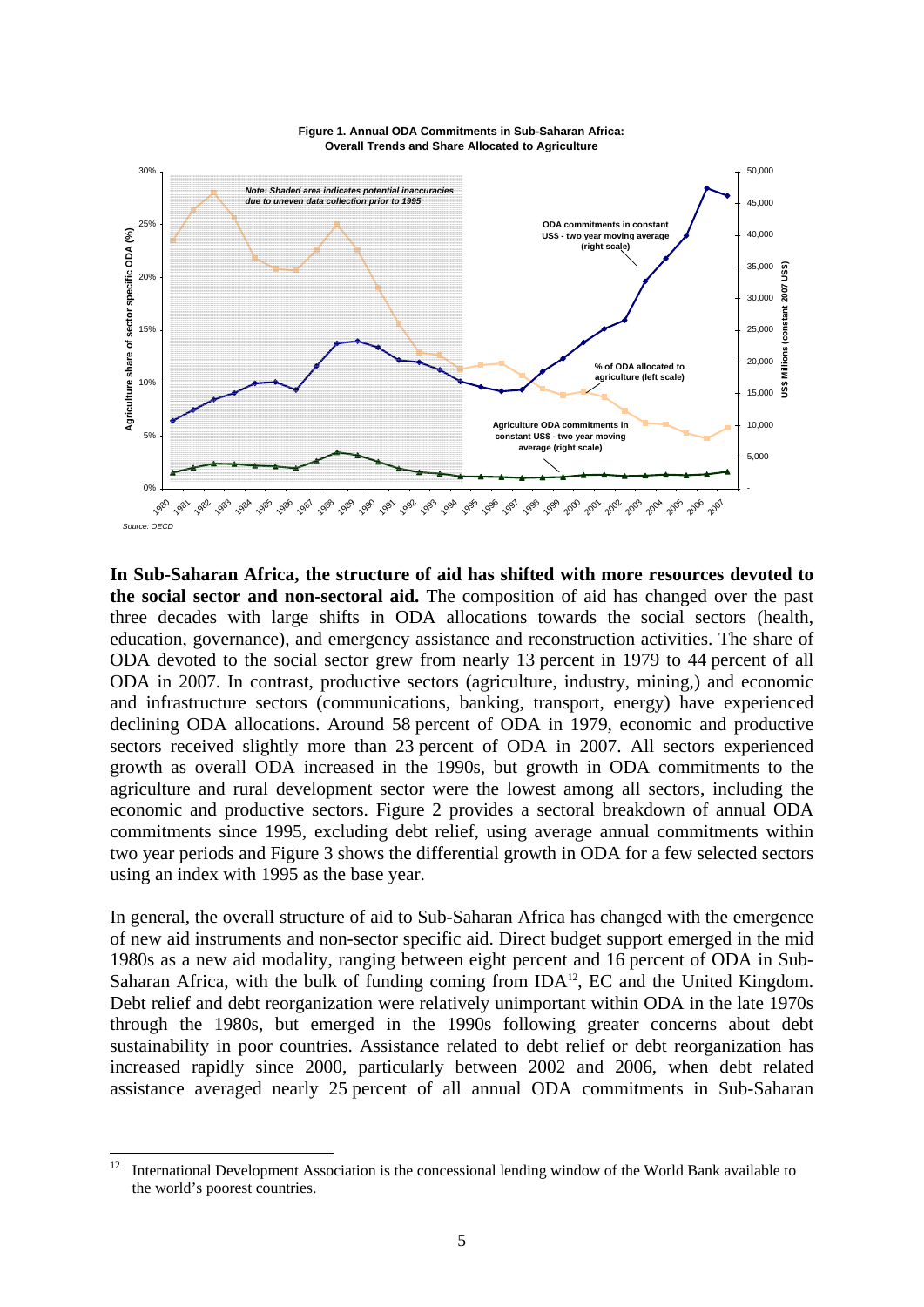Africa. This share, however, has subsequently declined to less than 10 percent of annual ODA commitments in 2007.



**Figure 2. Average annaul ODA Commitments in Sub-Saharan Africa by Sector\*** 

**Figure 3. Growth in ODA Commitments to Selected Sectors in Sub-Saharan Africa** (Indexed based on two year moving averages: 1995 = 100)



**In terms of sources of financing, aid to agriculture is supported nearly equally by bilateral and multilateral institutions, but with some decline in support among multilaterals.** In the 1980s aid to agriculture was nearly evenly divided between multilateral and bilateral institutions with the European Community and the World Bank as the largest donors. Multilateral aid slightly exceeded bilateral aid in the early part of the 1980s, but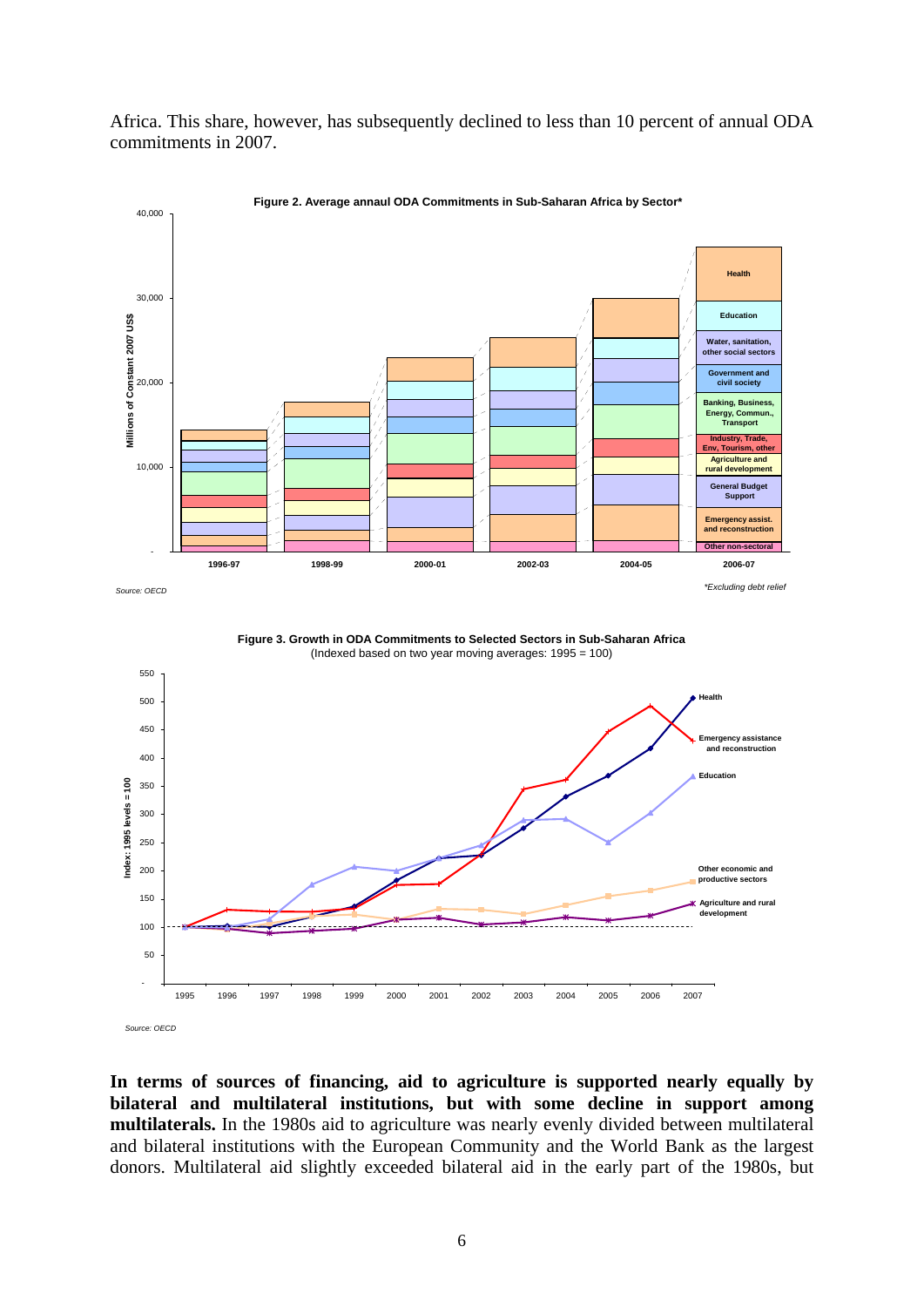reversed in the late 1980s when bilateral funding grew at a faster rate. When aid to agriculture declined substantially in the early 1990s, total ODA commitments between 1990-1994 fell 44 percent over the previous five-years 1985-1989. Bilateral aid fell significantly, but at a slower rate than multilateral aid, which experienced large declines from the EC, African Development Bank and, to a lesser extent, the World Bank. Bilateral aid still represents the largest group of donors to the sector even after the overall increase in ODA funding following 2000. Multilateral institutions, however, have increased aid at a faster pace in recent years, with some increase in African Development Bank<sup>13</sup> financing in the earlier part of the decade and more recent investments by the World Bank and IFAD in 2006 and 2007. Figure 4 provides a breakdown among multilateral institutions.



**Although the data should be interpreted with care, sub-sectoral allocations within the agriculture sector appear to have remained relatively constant over time, with croprelated activities receiving more funding than non-crop activities.** The accuracy of data on sub-sector allocations is weak due to inconsistencies in reporting among donors, but allocation of ODA to sub-sectors has shifted slightly over time with most funding allocated to general agricultural or rural development programmes, and agricultural policy, management and administration activities (although it should be noted this last category also includes projects where the specific focus of which is unknown). Fisheries, forestry and livestock receive relatively little direct funding in comparison. Fisheries, forestry and livestock each received four percent of agriculture ODA commitments between 2005 and 2007. Figure 5 shows the breakdown of ODA commitments using the OECD sub-sector classifications for the agriculture and rural development sector. Although the shifts have been relatively minor, trends in sub-sector allocations over the past decade show small fluctuations in several subsectors. An increasing amount of ODA has been allocated to irrigation and water resource management in recent years, as has direct funding for industrial and cash crop development. Support for agricultural extension, training and education also increased slightly following

-

 $13$  African Development Fund (AfDF) is the concessional lending window for the African Development Bank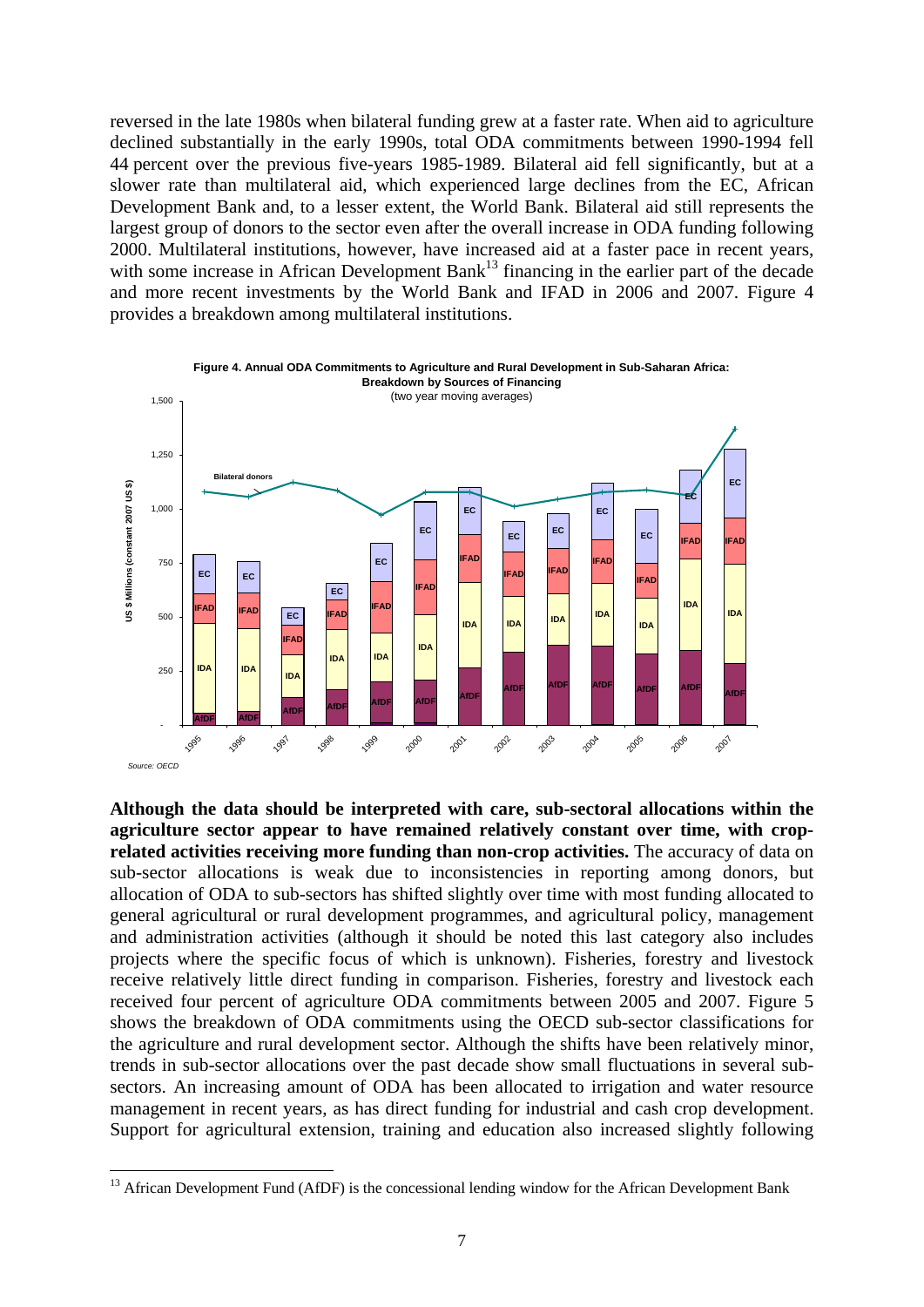2005, albeit from relatively low base in the 1990s. Funding has also increased for agricultural research. Direct financing for agricultural inputs has declined, however it may be possible that funding for inputs is contained in other general categories. Agrarian reform, which includes land tenure reform, received a substantial amount of funding in the 1990s, but received very little direct support following 2000. Trends in ODA allocations to both forestry and fisheries also indicate a slightly decline over time.



**Short-term investments to increase food supply have grown more rapidly than longterm investments in agricultural production.** Although funding for agriculture has grown in recent years, support for short-term food aid allocations has grown much more rapidly. OECD distinguishes between emergency food aid that targets specific populations in an emergency or humanitarian context, and development food aid/food security, which supports programmes in a developmental, non-emergency context such as school feeding programmes or food aid monetization, which is used to raise funds for development programmes. Together emergency and development food aid can be seen as short-term interventions to address food availability while agriculture and rural development investments can be seen as longer-term interventions to increase food supply. Figure 6 shows ODA commitments for the agriculture sector and food aid in Sub-Saharan Africa from 2000 to 2007.

Trends in ODA commitments show allocations to agriculture exceeded food aid in 2000, but support for food aid increased rapidly thereafter, reaching a peak in 2005 with total allocations to food aid exceeding allocations to agriculture. Although food aid allocations declined in 2006 and 2007, food aid expenditures totalled nearly USD 2.2 billion in 2007 compared to USD 2.6 billion for the agriculture sector (all in constant 2007 USD).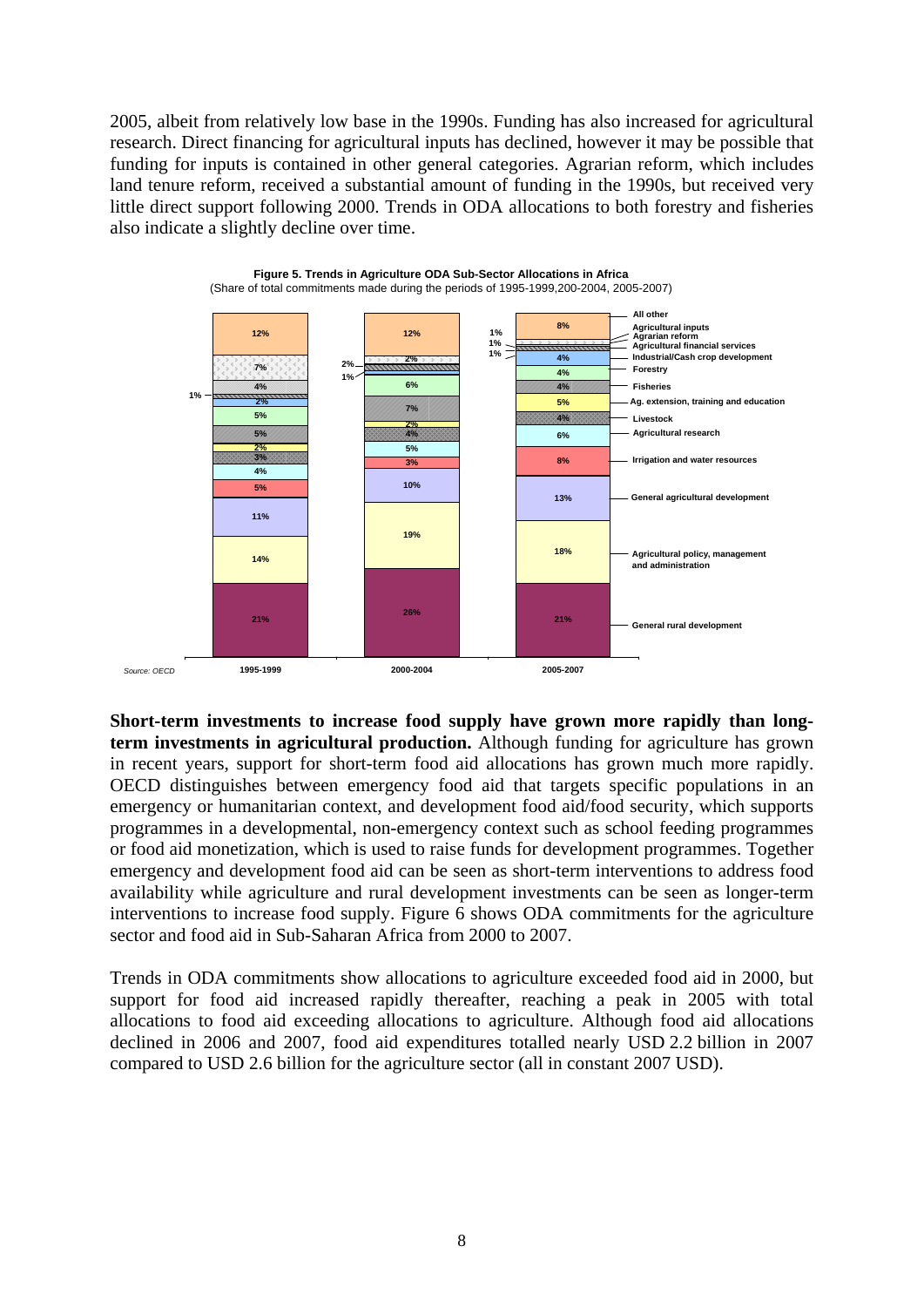



**There appears to be a gap between aid commitments and disbursements which may indicate a portion of aid commitments are not being fully realized.** Disbursements represent actual payments related to a prior commitment of funds and naturally lag behind the initial commitment because they often reflect multi-year activity with disbursements scheduled to take place over several subsequent years. Comprehensive data on disbursements is not available within the OECD data due to lack of reporting from certain donors. Multilateral institutions such as the African Development Bank, IFAD, and the World Bank do not routinely provide disbursement data which prevents a full analysis of trends. The most accurate assessment of disbursement rates requires project by project analysis comparing individual commitments with their subsequent disbursements, however such analysis is beyond the scope of this discussion paper. Instead, a broad picture of disbursement rates is attempted by comparing aggregate commitments and disbursements over a timeframe long enough to capture full disbursements.

Total commitments and disbursements between 1995 and 2007 were compared using a subset of DAC members who have consistently provided disbursement data since 1995 and who represent approximately half of overall  $\overrightarrow{ODA}$  commitments<sup>14</sup>. This sub-set of data shows a total amount of commitments higher than total disbursements, even accounting for the annual increases in commitments in the past few years which will only result in disbursements in the future. Figure 8 below shows the cumulative level of ODA commitments and disbursements in Sub-Saharan Africa. During 1995-2007, total disbursements were 23 percent less than total commitments. There are no significant differences between overall ODA and the agriculture sector, which for the same period showed total disbursements slightly worse, 29 percent below total commitments between 1995 and 2007. Although the data should be interpreted with care, it may indicate that disbursement rates are persistently lower than initial commitments. This could be due to a variety of factors related to implementation modalities, conditionalities or available implementation capacity.

 $14$ 14 Austria, Belgium, Canada, EC, Finland, France, Germany, Italy, Japan, Netherlands, Portugal, Spain, Sweden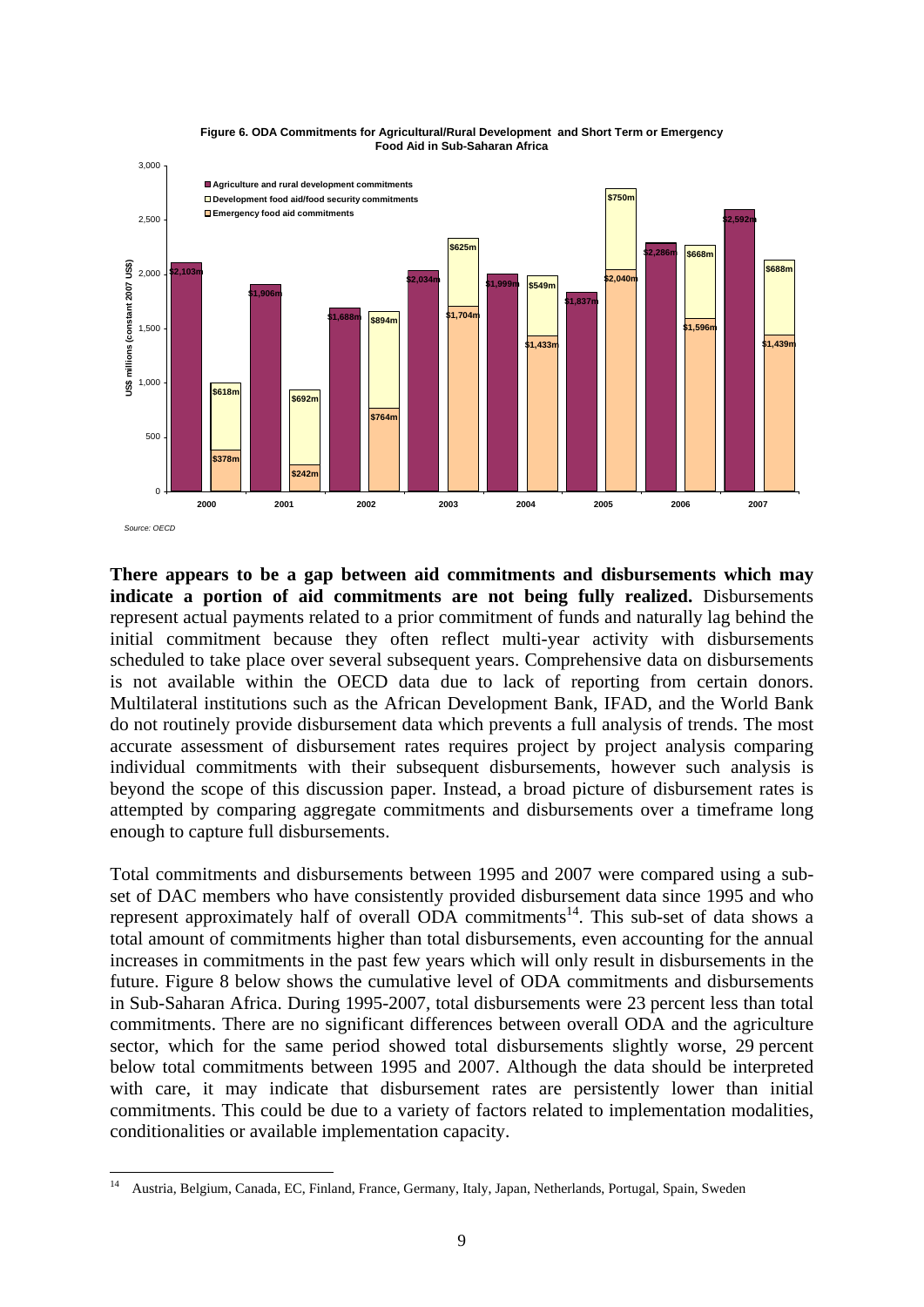

#### **IV. Available Financing for Agriculture in Sub-Saharan Africa: Projections for DAC and non-DAC Donor Disbursements**

Recent trends show an increasing amount of ODA for agriculture and the potential for higher allocations in the future. This section attempts to provide a fuller picture of financing for the sector by incorporating the aid provided by non-DAC members. It also makes projections for the future based on self reported data, analysis of trends and estimates of high level commitments to increase aid to agriculture. The analysis here uses disbursement rather than commitments figures. While aid commitments represent an obligation to provide resources in the future – backed by a signed legal agreement – actual aid expenditures are measured by disbursements, which represent the total release of funds in any given year.

**Analysis of non-ODA financing shows new donors contributing significantly to agriculture sector disbursements**. Using estimates from OECD Creditor Reporting System for bilateral disbursements and actual data on disbursements reported by IFIs and foundations, ODA and non-ODA disbursements were estimated. Estimated disbursements in the agriculture sector totalled approximately USD 2.4 billion in 2006. The largest donors were IFIs, followed by larger bilaterals and the Gates Foundation. Figure 7 provides a breakdown of all estimated disbursements to the agriculture sector in Sub-Saharan Africa in 2006. This data confirms non-governmental institutions are increasingly important in aid expenditures. The Gates Foundation appears in the sixth highest position in terms of annual aid disbursements to the agriculture sector, ahead of many individual bilateral donors.

As the data shows, large foundations and NGOs, which source funding from both the public and private sector, have the potential to equal or even exceed bilateral aid expenditures. The Rockefeller Foundation, which generates its own funds out of its endowment, had assets valued at over USD 4 billion in 2007 and averaged annual investment income of over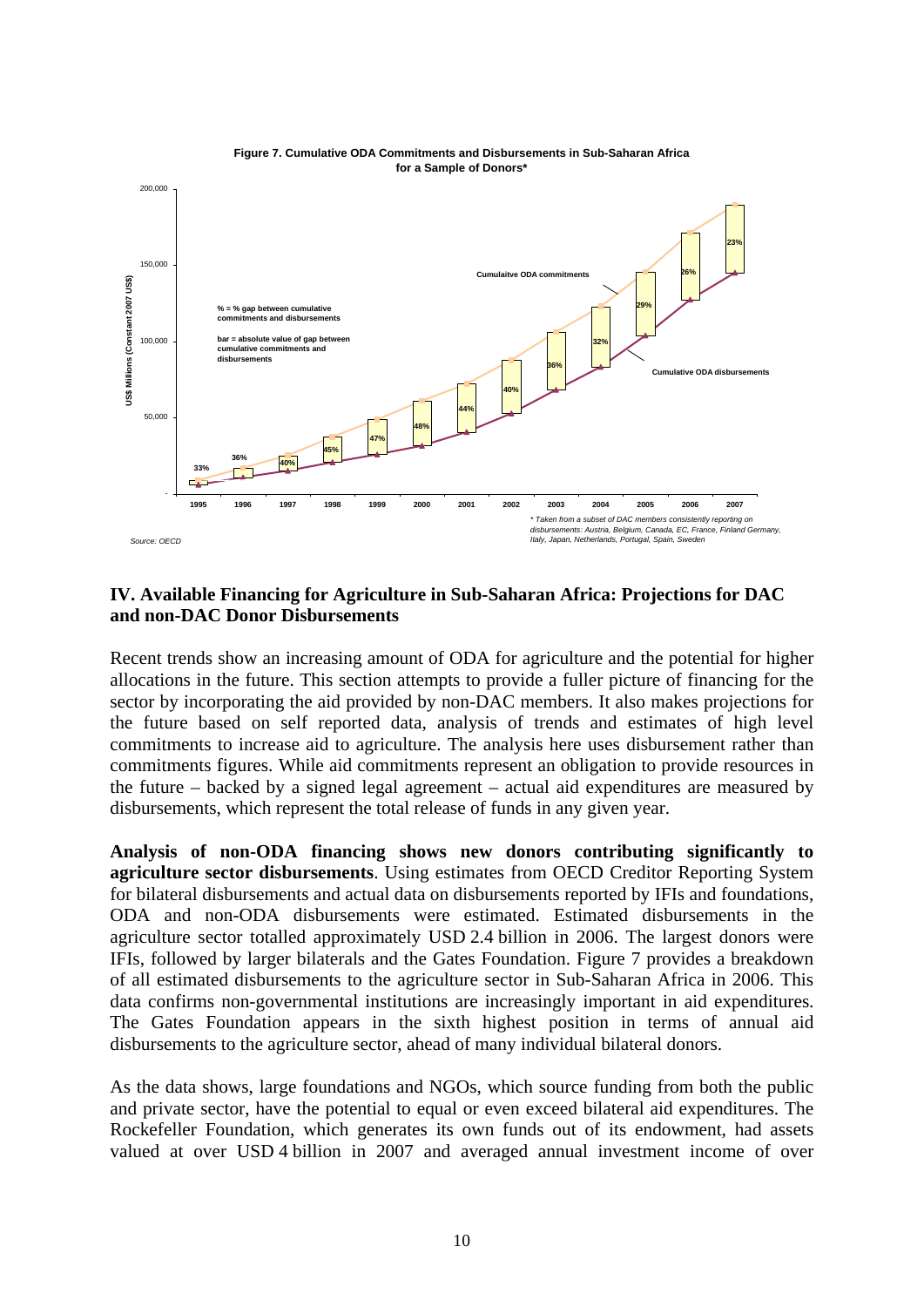USD 400 million in recent years<sup>15</sup>. Likewise, the combined asset value of the Gates Foundation and the Gates Foundation Trust totaled approximately USD 39 billion in 2007 and therefore has the potential to generate substantial annual income<sup>16</sup>. Although NGOs do not have large endowments, the budgets for the development activities of the large international NGOs often exceed the bilateral aid expenditures of some countries. In 2007, for example, the programme budget for World Vision International, which raised 67 percent of its funds from private cash or in kind contributions in 2007, exceeded the entire aid flows of 14 of 22 bilateral DAC members<sup>17</sup>. International NGOs and foundations have also shown renewed interest in agriculture with emerging donors such as the Gates Foundation committing to a substantial upscaling of its assistance to the agriculture sector, including its support to the Alliance for a Green Revolution in Africa (AGRA), and developing small and medium enterprise financing in agriculture and development of credit schemes in collaboration with banks.



**Possible scenarios for aid to agriculture in the short term.** Projections for financing in the agriculture sector were developed using self reported data on expected disbursements from IFIs and assumptions on future disbursements. Three scenarios were developed. A base case scenario was created on IFI estimates of planned disbursements from 2007-2010 and an assumption that bilateral donors and foundations will continue disbursements at the same level as the average rate for the previous four years. Under this scenario, annual donor disbursements in the agriculture sector would reach USD 2.97 billion by 2010. The increase in financing is driven primarily by the commitments made on the part of IFIs and the EC in 2008. At that point, the World Bank has committed to increasing its agricultural lending in Sub-Saharan Africa from USD 450 to over USD 800 million over the coming years with priority areas such as irrigation and water management, market access for smallholders, crop diversification, and emergency budget support to cope with high food and oil prices.

 $15$ 

<sup>&</sup>lt;sup>15</sup> www.rockfound.org/about\_us/financials/2007/2007\_990\_tofc.shtml<br><sup>16</sup> www.gatesfoundation.org/nr/public/media/annualreports/annualreport07/AR2007Statements.html<br><sup>17</sup> www.worldvision.org/resources.nsf/main/PRES08830\_AFS\_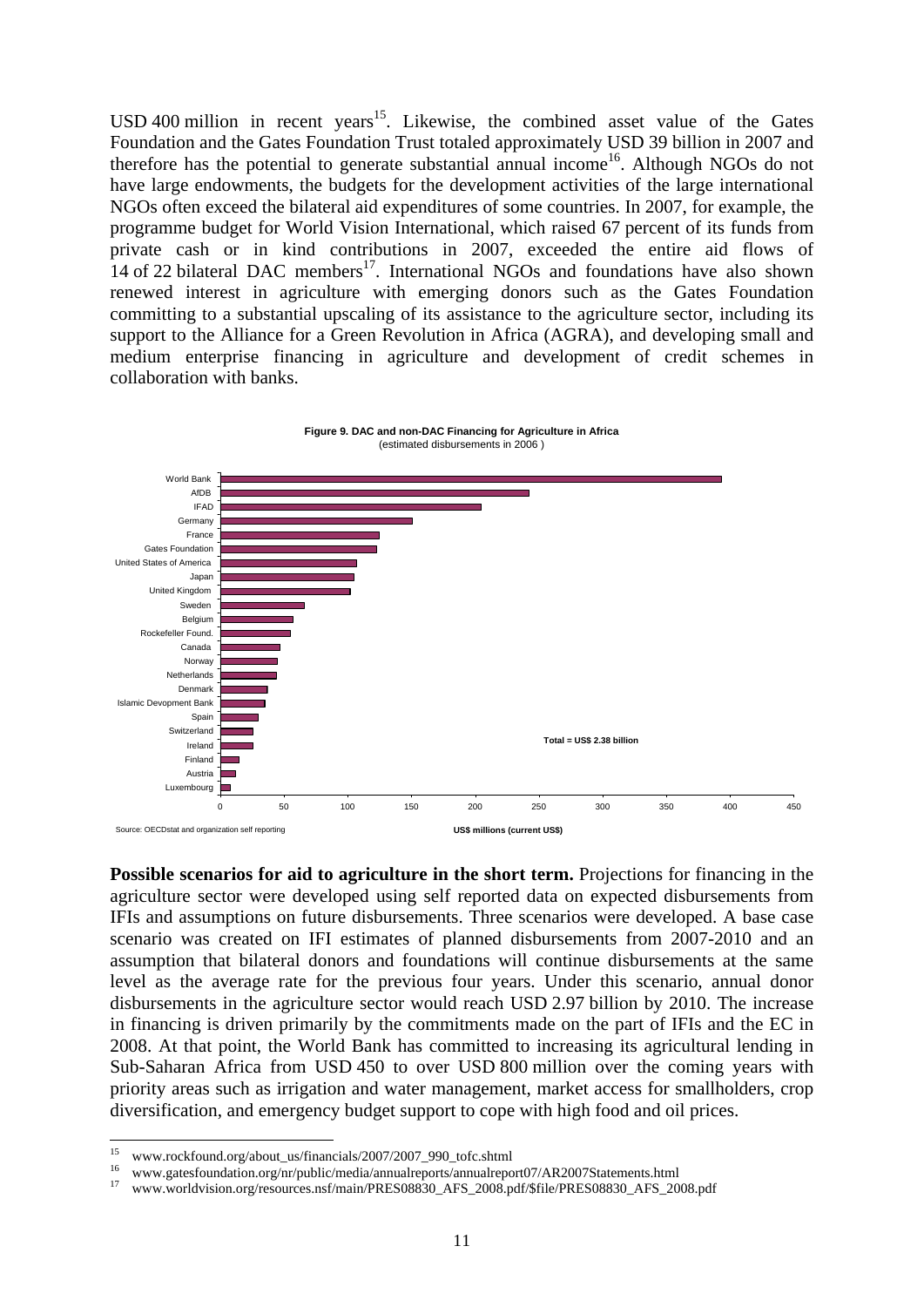A second scenario assumes higher levels of bilateral aid in line with global commitments made by G8 countries in 2007 and 2008. The total amount of financing for agriculture could exceed USD 3.7 billion by 2010 if higher levels of bilateral aid are assumed. A third scenario was developed based on the OECD target of increasing annual aid at a rate of 12 percent from G8 donors and applying this to agricultural aid. Under this scenario total annual agricultural financing could reach up to USD 3.95 billion by 2010.



The projections show that if aid increases in line with already existing commitments (the base case scenario), financing for agriculture in the public sector is likely to reach just under USD 3 billion per year by 2010. Estimates do not include emerging non-DAC donors, such as Brazil, China, India and the Gulf States, which would likely increase the total slightly. Increasing aid to meet targets established by the G8 and contributions by foundations could generate an additional USD 1 billion by 2010 (third scenario). The analysis and projections above also do not include the most recent pledges made by multilateral and bilateral institutions to increase aid. The EC recently approved a  $\bigoplus$  billion Food Facility to support agriculture and safety nets programmes. For Sub-Saharan Africa, this means that around  $\overline{600}$  million will be disbursed over the next three years<sup>18</sup>. As a result of the June 2008 Jeddah Declaration and in response to the recent food crisis, the Islamic Development Bank has also announced it will allocate USD 1.5 billion, over a five-year period, to a selected number of least developed member countries<sup>19</sup>. A substantial part of this aid will be designated to Sub-Saharan Africa as is indicated in the targeted list (19 out of the selected 26 countries are on the African continent). These and other new pledges, in particular the L'Aquila G8 commitment, are likely to increase the potential financing available for agriculture.

<sup>18</sup> 18 http://ec.europa.eu/europeaid/what/food-security/documents/food\_facility\_overall\_plan\_300309\_en.pdf 19 www.isdb.org/irj/go/km/docs/documents/IDBDevelopments/Internet/English/IDB/CM/Publications/35-years.pdf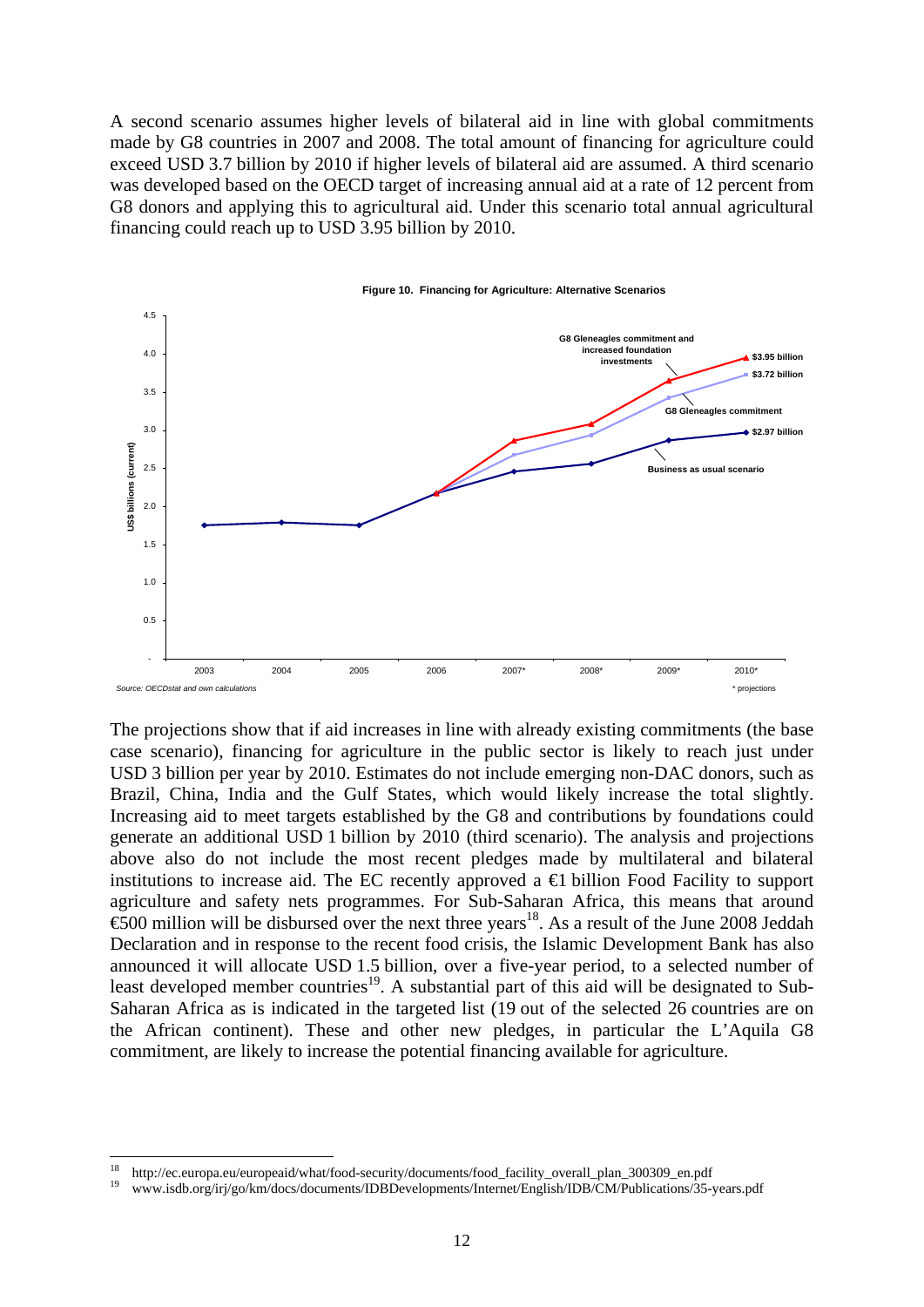#### **V. Discussion**

**There is more financing for the agriculture sector than is usually assumed.** Projections for aid flows in the agriculture sector demonstrate that both traditional DAC donors and emerging non-DAC donors are likely to increase the amount of financing available for agriculture in the short-term and could substantially increase the levels of financing. There will be a need to ensure higher level commitments are transformed into concrete programmes on the ground.

**There is potential to reach higher levels through existing financing envelopes and alternative aid modalities.** Available financing for the sector could increase if governments and donors chose to prioritize agriculture by allocating general budget support funds, which represent a non-sectoral allocation, to agriculture or match their investments in emergency food security with funding to agriculture. Non-sectoral allocations can be used to support sectoral activities. For example, if 10-15 percent of general budget support were to be allocated to agriculture by national governments and 10-15 percent of the emergency food security allocation were matched with long-term agricultural productivity investments, financing to the sector could increase by another USD 1 billion. To increase finance for agriculture, there is a need for new financial commitments to meet existing targets but there could be scope for re-prioritization among governments and donors for existing funds.

**Donors are becoming more numerous and possibly more fragmented**. IFIs are increasing their allocations to agriculture at a faster rate than bilateral donors. While DAC Bilateral Donors' ODA constituted more than 50 percent of total aid flow to agriculture, this is likely to change in the immediate future if bilateral donors do not increase aid in line with G8 targets. Large private foundations and IFIs may become the main financiers of agricultural development in Sub-Saharan Africa and foundations are expected to double their share of financing flows to support agricultural development during 2007-2010. The growing relevance of emerging private foundations implies the need for enhancing synergies and harmonization among donors' practices and aid effectiveness, as recommended in the Paris Declaration on Aid Effectiveness and the Accra Agenda for Action. The challenge will be to ensure complementarities against a backdrop of continuing proliferation of funding mechanisms and insufficient sector coordination capacity. There could be scope for promoting national ownership and lower transaction costs by accelerating the shift away from project-based financing towards sector support programmes or budget support instruments.

**There is a risk of an increasing imbalance between short-term interventions vis a vis long-term development support for the agriculture sector**. The current composition of aid allocates a substantial amount of funding to short-term measures to address food insecurity which has not been matched by funding to improve long-term agricultural productivity and food security. Long-term and structural support to agriculture is crucial to preventing and mitigating emergencies as well as improving community resilience and adaptive capacity. In addition, the structure of agricultural aid may also place insufficient emphasis on longer-term productivity enhancing investments such as education, institutional development, research, and extension.

The imbalance between short-term and long-term development support could be exacerbated by crisis response activities, such as those developed after the rapid increase of food prices in 2008, where a significant part of the planned support is assigned to agricultural inputs and safety nets. Long-term support will mostly prioritize investments in agribusiness and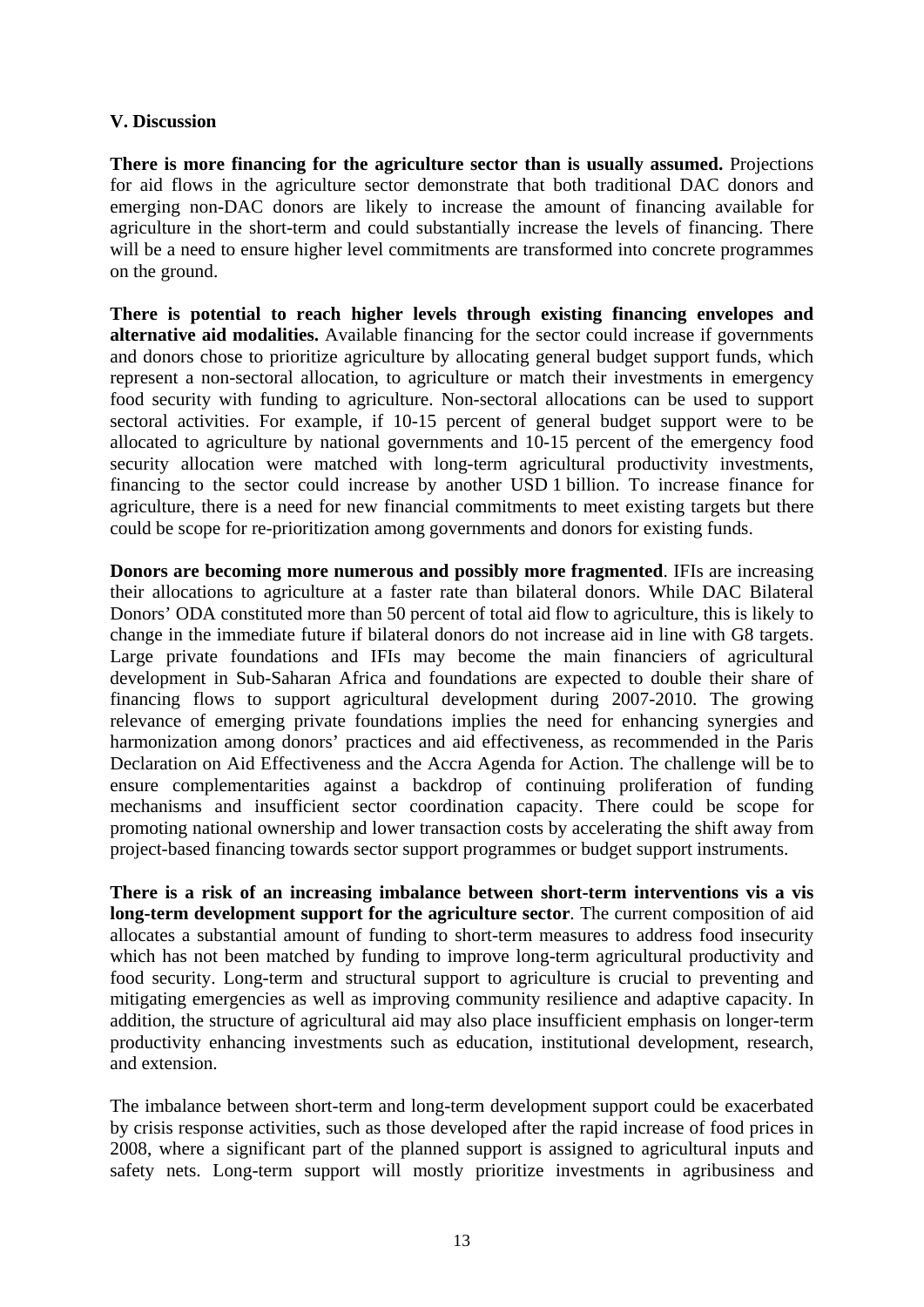agricultural trade such as market access for smallholders – key factors in improving long-term food security – and has been recognized by the latest G8 meeting in L'Aquila.

**Absorptive capacity may be a limiting factor**. The lower disbursement rates for aid appear to have resulted in gaps between aid commitments and actual disbursements. This has implications for the absorptive capacity for any new funding and affects projections for funding flows in the short to medium term. The capacity to absorb aid flows may limit the amount of financing available in the sector even if commitments rise to higher levels. The generally low levels of disbursement are likely related to a number of factors, including a lack of capacity within recipient countries, and the specific conditionalities associated with donor aid commitments, both of which can slow the speed of implementation. Agriculture may be lower disbursing than other sectors due to the lack of harmonized sector-wide programmes that are more common in the social sectors, budget support, and debt relief. In addition, there may be a more pronounced lack of capacity in the sector due to other factors such as low human capital and the lack of complementary physical or financial resources that result from the low prioritization sometimes given to agriculture by national governments.

**Gaps in the data**. There are a number of gaps in the data available for analysis. This paper does not cover disbursements from emerging non-DAC donors and data on aid flows from large foundations are limited to disbursements from the Bill & Melinda Gates Foundation and Rockefeller Foundation. Furthermore, contributions by NGOs to agricultural development in Sub-Saharan Africa have not been included in this assessment as mapping of NGOs' financing flow for agricultural development has proven difficult, particularly because of problems of double counting and lack of information on sources of funds. There is a need for more systematic collection of data on external flow of funds, possibly through the expansion of the Creditor Reporting System of OECD, to include more institutions (DAC and non-DAC members). There may also be a need to expand or re-assess the OECD CRS sub-sector classification system (purpose codes) to allow for better understanding of the various types activities taking place in the agriculture, forestry and rural development sectors.

## **VI. Summary Conclusions**

This note highlights the following trends: aid allocations to agriculture in Sub-Saharan Africa are increasing; the nature of aid is changing and donors are becoming more numerous with the emergence of stronger investments in agriculture from private foundations.

Despite the financial crisis, commitments for agriculture have been made by various important donors (World Bank, EU, AfDB, IsDB and IFAD). However, donors and governments will need to rise to the challenge of finding the right balance between short-term assistance and long-term sector development support. Another challenge will be to improve disbursement rates and countries' absorption capacity.

This paper also highlights the difficulty that may arise in correctly predicting aid inflows, which is likely more difficult than assessing outflows. In any given year, African countries experience great uncertainty with respect to how much aid they will receive in coming years making effective planning difficult. This holds true for the agricultural sector as well. One way to improve on aid predictability is for donors to issue country-by-country schedules for how their aid will be increased to meet the established commitment targets. While this first paper presents relevant information, more work remains to be done to fill the gaps in the data collection.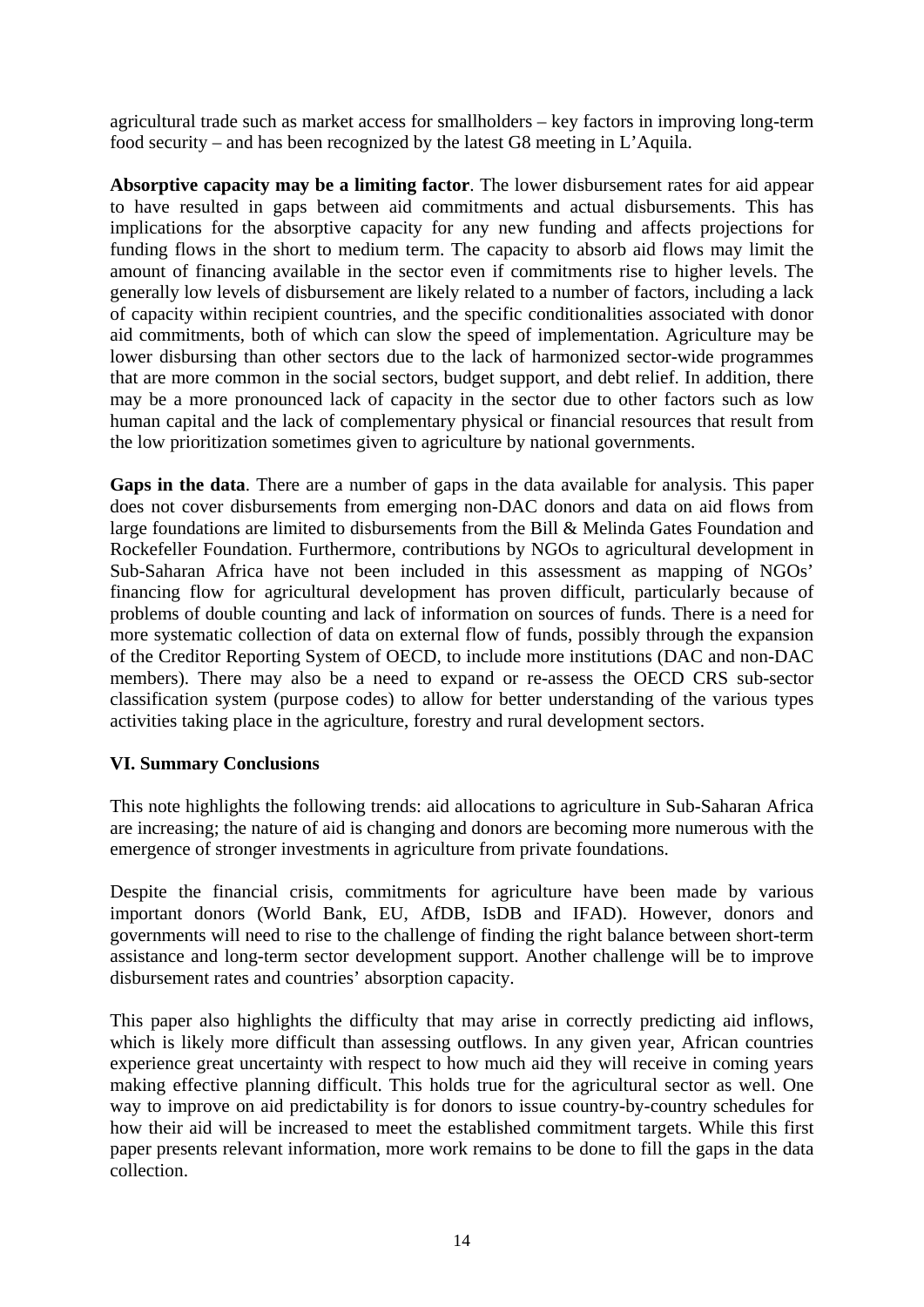|  |  |  |  | Annex 1: Annual ODA Commitments in Sub-Saharan Africa from the OECD CRS Database* |  |  |  |  |  |  |  |
|--|--|--|--|-----------------------------------------------------------------------------------|--|--|--|--|--|--|--|
|--|--|--|--|-----------------------------------------------------------------------------------|--|--|--|--|--|--|--|

| <b>CRS</b> Sector Classification                  | 1998   | 1999           | 2000   | 2001           | 2002         | 2003         | 2004           | 2005           | 2006           | 2007           |
|---------------------------------------------------|--------|----------------|--------|----------------|--------------|--------------|----------------|----------------|----------------|----------------|
| I.1.a. Education, Level Unspecified               | 1,214  | 586            | 809    | 881            | 600          | 946          | 503            | 635            | 1,098          | 1,108          |
| I.1.b. Basic Education                            | 643    | 685            | 701    | 895            | 1,088        | 1,172        | 894            | 840            | 1,336          | 1,056          |
| I.1.c. Secondary Education                        | 198    | 210            | 165    | 90             | 129          | 214          | 382            | 128            | 265            | 469            |
| I.1.d. Post-Secondary Education                   | 116    | 279            | 354    | 319            | 652          | 696          | 730            | 636            | 800            | 837            |
| I.2.a. Health, General                            | 701    | 899            | 787    | 642            | 612          | 781          | 665            | 1,049          | 914            | 966            |
| I.2.b. Basic Health                               | 586    | 491            | 725    | 949            | 1,051        | 1,129        | 1,061          | 1,643          | 1,691          | 1,837          |
| I.3. Population Pol./Progr. & Reproductive Health | 359    | 432            | ,297   | .235           | 1,275        | 2,137        | 2,626          | 2,296          | 2,974          | 4,452          |
| I.4. Water Supply & Sanitation                    | 935    | 788            | 698    | 1,201          | 732          | 1,027        | 1,786          | 1,279          | 2,091          | 2,304          |
| I.5.a. Government & Civil Society-general         | 1,374  | 1,651          | 2,348  | 1,591          | 1,735        | 2,430        | 2,667          | 2,661          | 3,280          | 3,278          |
| I.5.b. Conflict, Peace & Security                 | 65     | 188            | 402    | 186            | 534          | 366          | 458            | 463            | 584            | 598            |
| I.6. Other Social Infrastructure & Services       | 417    | 660            | 879    | 821            | 949          | 790          | 956            | 709            | 1,038          | 1,476          |
| II.1. Transport & Storage                         | 2,387  | 2,503          | 1,617  | 1,721          | 1,302        | 2,256        | 2,316          | 2,441          | 2,420          | 3,397          |
| II.2. Communications                              | 93     | 77             | 98     | 103            | 119          | 138          | 109            | 48             | 91             | 250            |
| II.3. Energy                                      | 651    | 301            | 526    | 1,461          | 565          | 767          | 721            | 1,144          | 808            | 1,955          |
| II.4. Banking & Financial Services                | 143    | 192            | 172    | 587            | 180          | 343          | 269            | 304            | 237            | 315            |
| II.5. Business & Other Services                   | 200    | 358            | 387    | 452            | 309          | 695          | 316            | 367            | 129            | 269            |
| III.1.a. Agriculture                              | 1,160  | 1,176          | 1,431  | 1,195          | 1,075        | 1,429        | 1,338          | 1,187          | 1,797          | 2,168          |
| III.1.b. Forestry                                 | 100    | 103            | 171    | 178            | 114          | 89           | 73             | 161            | 99             | 57             |
| III.1.c. Fishing                                  | 109    | 84             | 89     | 227            | 177          | 130          | 167            | 148            | 57             | 63             |
| III.2.a. Industry                                 | 132    | 116            | 128    | 307            | 86           | 109          | 333            | 344            | 545            | 318            |
| III.2.b. Mineral Resources & Mining               | 15     | 43             | 271    | 109            | 262          | 293          | 238            | 137            | 89             | 16             |
| III.2.c. Construction                             | 6      | $\overline{2}$ | 5      | $\overline{4}$ | $\mathbf{1}$ | $\mathbf{0}$ | $\mathbf{1}$   | $\overline{2}$ | $\overline{4}$ | $\overline{4}$ |
| III.3.a. Trade Policies & Regulations             | 99     | 57             | 37     | 195            | 94           | 57           | 92             | 233            | 476            | 214            |
| III.3.b. Tourism                                  | 38     | 9              | 26     | 11             | 13           | 16           | $\overline{4}$ | 13             | 37             | 11             |
| <b>IV.1. General Environment Protection</b>       | 337    | 376            | 311    | 371            | 400          | 277          | 323            | 526            | 430            | 541            |
| IV.2. Other Multisector                           | 1,354  | 1,182          | 1,397  | 1,347          | 1,399        | 1,170        | 1,426          | 1,762          | 1,613          | 1,311          |
| of which rural development                        | 325    | 570            | 600    | 469            | 472          | 566          | 605            | 499            | 536            | 520            |
| IX. ADMINISTRATIVE COSTS OF DONORS                | 28     | 36             | 56     | 140            | 34           | 26           | 68             | 117            | 88             | 91             |
| VI.1. General Budget Support                      | 1,850  | 1,618          | 4,880  | 2,462          | 3,736        | 3,069        | 3,720          | 3,451          | 4,199          | 3,355          |
| VI.2. Dev. Food Aid/Food Security Ass.            | 491    | 728            | 663    | 746            | 960          | 664          | 581            | 810            | 714            | 724            |
| VI.3. Other Commodity Ass.                        | 375    | 32             | 59     | $\mathbf{0}$   | 38           |              | 8              | 15             | $\overline{0}$ | 137            |
| VII. ACTION RELATING TO DEBT                      | 3,223  | 2,329          | 2,077  | 2,105          | 5,226        | 9,430        | 7,122          | 12,510         | 16,423         | 3,561          |
| VIII.1. Emergency Response                        | 1,121  | 1,226          | 1,621  | 1,186          | 2,123        | 3,109        | 3,214          | 4,107          | 3,947          | 3,592          |
| VIII.2. Reconstruction Relief & Rehabilitation    | 141    | $28\,$         | 426    | 99             | 922          | 358          | 143            | 974            | 259            | 298            |
| VIII.3. Disaster Prevention & Preparedness        |        |                |        |                |              |              |                | 6              | 13             | 19             |
| X. SUPPORT TO NGO'S                               | 26     | 23             | 39     | 19             | 65           | 29           | 102            | 83             | 74             | 59             |
| XI. REFUGEES IN DONOR COUNTRIES                   | 13     | 31             | 14     | 124            | 29           | 188          | 352            | 302            | 239            | 147            |
| XII. UNALLOCATED/UNSPECIFIED                      | 300    | 530            | 388    | 310            | 224          | 196          | 218            | 226            | 94             | 146            |
| <b>Grand Total</b>                                | 21,001 | 20,027         | 26,053 | 24,269         | 28,812       | 36,527       | 35,980         | 43,756         | 50,954         | 41,397         |

\*ODA commitments under the Sub-Saharan Africa and Africa, regional geographic classifications.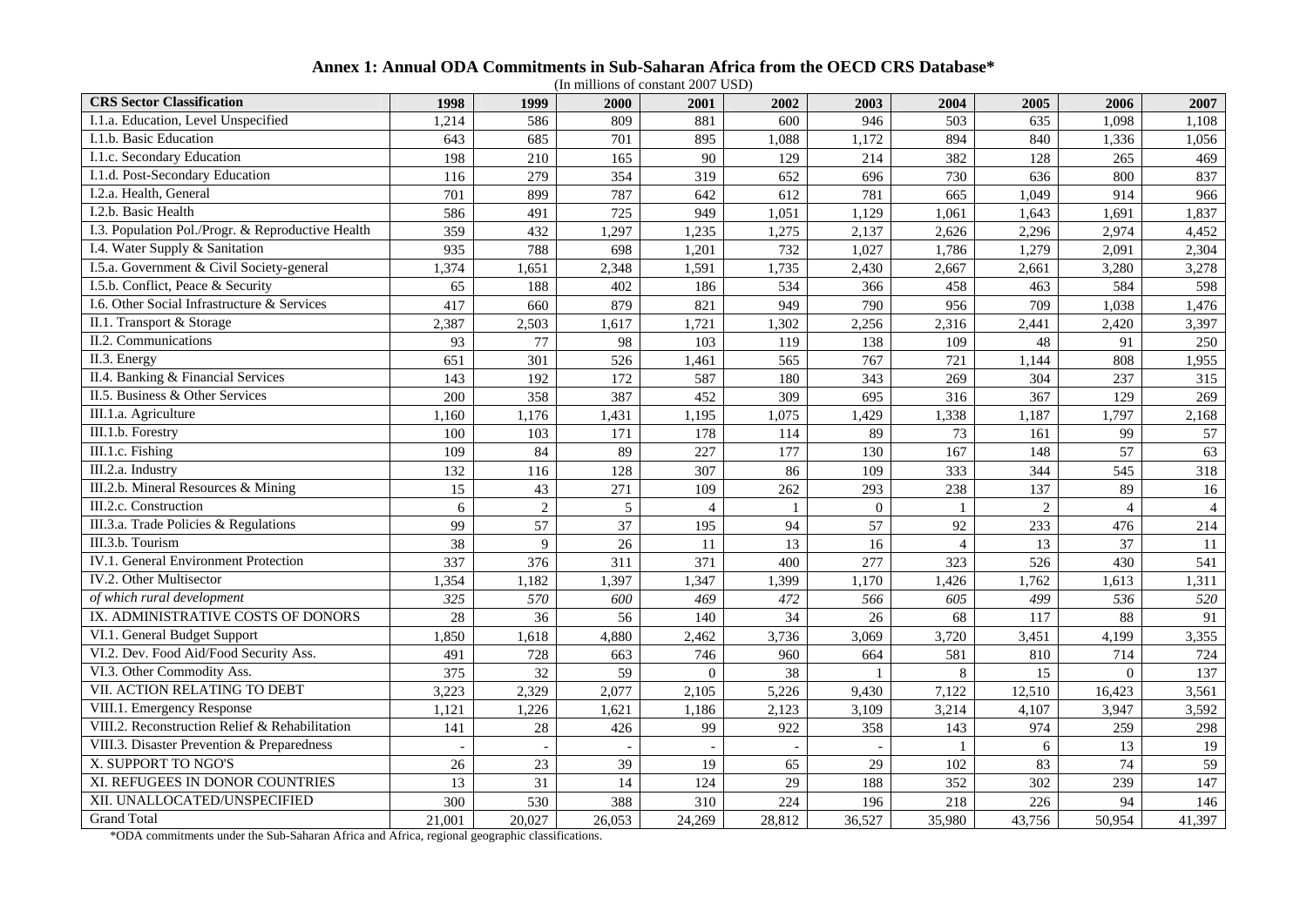**CRS Sector Classification 1988 1989 1990 1991 1992 1993 1994 1995 1996 1997** 1.1.a. Education, Level Unspecified 1 700 635 625 829 686 615 556 583 235 619 I.1.b. Basic Education 177 177 212 28 369 175 294 297 113 428 326 I.1.c. Secondary Education 147 156 61 167 177 101 82 61 64 41 I.1.d. Post-Secondary Education 135 336 332 254 208 72 83 123 282 169 I.2.a. Health, General 199 400 497 497 497 452 517 552 413 445 540 552 540 540 552 540 540 540 540 575  $\overline{675}$ I.2.b. Basic Health 317 297 121 206 364 381 320 473 411 306 306 I.3. Population Pol./Progr. & Reproductive Health 348 212 261 421 313 234 412 472 243 371 I.4. Water Supply & Sanitation 1,005 1,056 1,081 712 834 771 797 878 1,001 831 I.5.a. Government & Civil Society-general 383 742 764 815 756 608 725 707 1,328 1,000 I.5.b. Conflict, Peace & Security - 39 1 0 6 17 14 39 28 29 1.6. Other Social Infrastructure & Services 203 167 194 323 316 245 308 422 596 370 II.1. Transport & Storage 2,279 2,700 2,412 1,764 1,806 1,743 1,766 734 1,375 1,338 II.2. Communications 641 754 217 295 404 455 188 123 244 196 II.3. Energy 1.227 1,132 912 1,263 707 915 350 953 533 981 II.4. Banking & Financial Services 1 314 704 406 724 446 572 248 129 136 68 II.5. Business & Other Services - 8 2 5 19 16 90 355 530 161 161 III.1.a. Agriculture 3,993 3,267 2,891 1,735 1,816 1,438 1,271 1,721 1,047 1,034 III.1.b. Forestry 356 356 268 248 271 268 161 200 68 142 84 III.1.c. Fishing 20 226 198 128 121 90 116 61 54 66 162 III.2.a. Industry 1.009 1,718 547 531 820 157 303 97 245 231 III.2.b. Mineral Resources & Mining 225 237 237 85 134 179 106 186 170 80 30 198 III.2.c. Construction 1 1 1 16 37 2 53 104 19 0 2 0  $\overline{0}$ III.3.a. Trade Policies & Regulations 195 54 226 20 197 140 114 49 18 III.3.b. Tourism 3 19 5 5 5 26 7 8 16 8 IV.1. General Environment Protection 129 104 136 155 271 174 177 217 227 358 IV.2. Other Multisector 1,842 1,769 1,635 1,607 2,089 1,260 1,286 886 987 1,356 *of which rural development 1,211 969 485 432 387 442 226 238 291 509*  IX. ADMINISTRATIVE COSTS OF DONORS - - - - - - 2 6 3  $\overline{3}$ VI.1. General Budget Support 1.627<br>
1.627<br>
1.627<br>
2.348 3.358 3.301 2.992 3.000 1.986 1.580 1.627 VI.2. Dev. Food Aid/Food Security Ass. 962 558 545 515 366 133 247 432 419 401 VI.3. Other Commodity Ass. 831 936 577 393 524 313 1,190 175 89 9 VII. ACTION RELATING TO DEBT 535 903 3,184 1,288 1,152 1,380 1,270 1,560 948 1,397 VIII.1. Emergency Response 322 385 296 552 1,187 864 667 872 1,120 1,089 VIII.2. Reconstruction Relief & Rehabilitation 0 3 1 1 23 13 20 330 149 53 53 VIII.3. Disaster Prevention & Preparedness ( ) [ ] [ ] [ ] [ ] [ ] [ ] [ ] [ ] [ ] ] [ ] [ ] [ ] ] [ ] ] [ ] [ ] ] [ ] [ ] ] [ ] [ ] ] [ ] [ ] [ ] [ ] [ ] [ ] [ ] [ ] [ ] [ ] [ ] [ ] [ ] [ ] [ ] [ ] [ ] [ ] [ ] [ ] [ ] [ ] X. SUPPORT TO NGO'S 22 2 30 54 4 9 60 27  $42$ XI. REFUGEES IN DONOR COUNTRIES - $-$  1  $-$  1  $-$  1  $-$  11  $24$  10 10 XII. UNALLOCATED/UNSPECIFIED 192 314 121 82 172 142 93 43 111 295 Grand Total 22,940 23,539 20,963 19,514 20,303 17,112 16,670 15,354 15,278 15,861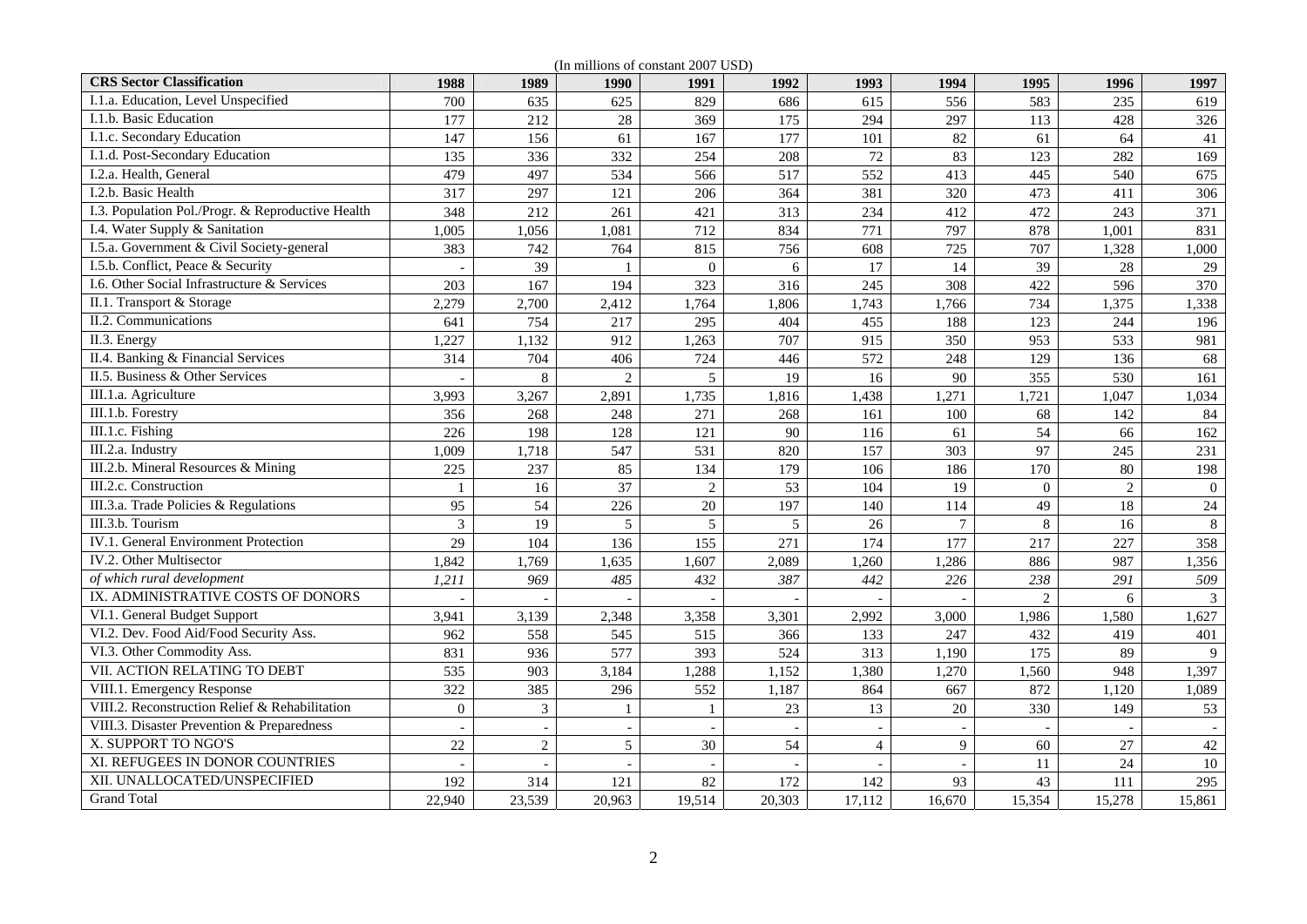| (In millions of constant 2007 USD)                |                |                          |                |              |                |                |                |        |                          |
|---------------------------------------------------|----------------|--------------------------|----------------|--------------|----------------|----------------|----------------|--------|--------------------------|
| <b>CRS</b> Sector Classification                  | 1979           | 1980                     | 1981           | 1982         | 1983           | 1984           | 1985           | 1986   | 1987                     |
| I.1.a. Education, Level Unspecified               | 221            | 165                      | 503            | 421          | 664            | 536            | 236            | 348    | 751                      |
| I.1.b. Basic Education                            | 6              | 45                       | 59             | 33           | 109            | 35             | 130            | 107    | 207                      |
| I.1.c. Secondary Education                        | 89             | 152                      | 150            | 219          | 90             | 108            | 90             | 66     | 152                      |
| I.1.d. Post-Secondary Education                   | 79             | 34                       | 93             | 106          | 115            | 88             | 206            | 60     | 219                      |
| I.2.a. Health, General                            | 56             | 83                       | 127            | 175          | 146            | 187            | 282            | 309    | 455                      |
| I.2.b. Basic Health                               | 95             | 72                       | 204            | 310          | 292            | 194            | 231            | 161    | 202                      |
| I.3. Population Pol./Progr. & Reproductive Health | $\overline{2}$ | 9                        | 17             | 41           | 34             | 26             | 53             | 118    | 109                      |
| I.4. Water Supply & Sanitation                    | 559            | 474                      | 955            | 1,476        | 1,013          | 977            | 914            | 740    | 1,023                    |
| I.5.a. Government & Civil Society-general         | 63             | 70                       | 100            | 135          | 146            | 255            | 271            | 217    | 357                      |
| I.5.b. Conflict, Peace & Security                 |                |                          |                |              |                |                |                |        |                          |
| I.6. Other Social Infrastructure & Services       | 20             | 49                       | 59             | 56           | 16             | 38             | 93             | 50     | 146                      |
| II.1. Transport & Storage                         | 1,936          | 1,806                    | 1,851          | 2,112        | 2,504          | 2,709          | 1,910          | 1,768  | 2,653                    |
| II.2. Communications                              | 124            | 324                      | 190            | 449          | 526            | 452            | 319            | 529    | 379                      |
| $\overline{II.3}$ . Energy                        | 495            | 1,011                    | 610            | 713          | 975            | 1,446          | 892            | 985    | 1,316                    |
| II.4. Banking & Financial Services                | 119            | 67                       | 23             | 129          | 72             | 264            | 55             | 181    | 95                       |
| II.5. Business & Other Services                   |                |                          |                |              | $\overline{a}$ |                |                |        |                          |
| III.1.a. Agriculture                              | 1,719          | 1,999                    | 2,498          | 2,853        | 2,334          | 2,692          | 2,652          | 2,247  | 3,135                    |
| III.1.b. Forestry                                 | 83             | 161                      | 209            | 263          | 241            | 195            | 160            | 337    | 313                      |
| III.1.c. Fishing                                  | 44             | 182                      | 168            | 156          | 82             | 232            | 179            | 118    | 360                      |
| III.2.a. Industry                                 | 473            | 523                      | 428            | 701          | 638            | 779            | 1,031          | 1,034  | 829                      |
| III.2.b. Mineral Resources & Mining               | 60             | 254                      | 119            | 334          | 335            | 285            | 88             | 45     | 69                       |
| III.2.c. Construction                             | $\mathbf{1}$   | 1                        | $\mathbf{0}$   | $\mathbf{1}$ | 8              | $\overline{4}$ | 5              |        | $\overline{0}$           |
| III.3.a. Trade Policies & Regulations             | $6\,$          | 20                       | 30             | 42           | 9              | 282            | $\overline{4}$ | 55     | 37                       |
| III.3.b. Tourism                                  | 45             | 10                       | $\mathfrak{Z}$ | 25           | 29             | 3              | 23             | 29     | 19                       |
| <b>IV.1. General Environment Protection</b>       |                | $\overline{0}$           | 5              | $\tau$       | 35             | 9              | 6              | 8      | 6                        |
| IV.2. Other Multisector                           | 493            | 713                      | 998            | 1,127        | 1,394          | 901            | 554            | 936    | 2,559                    |
| of which rural development                        | 389            | 439                      | 896            | 814          | 967            | 490            | 377            | 349    | 1,851                    |
| IX. ADMINISTRATIVE COSTS OF DONORS                |                |                          |                |              |                |                |                |        | 9                        |
| VI.1. General Budget Support                      | 103            | 361                      | 359            | 314          | 423            | 591            | 438            | 1,788  | 2,883                    |
| VI.2. Dev. Food Aid/Food Security Ass.            | 748            | 925                      | 1,181          | 1,103        | 1,175          | 1,990          | 1,637          | 1,345  | 945                      |
| VI.3. Other Commodity Ass.                        | 653            | 818                      | 1,094          | 1,142        | 869            | 862            | 1,362          | 941    | 702                      |
| VII. ACTION RELATING TO DEBT                      | 956            | 1,267                    | 381            | 157          | 285            | 789            | 738            | 281    | 1,821                    |
| VIII.1. Emergency Response                        | 110            | 172                      | 267            | 303          | 183            | 1,017          | 624            | 826    | 211                      |
| VIII.2. Reconstruction Relief & Rehabilitation    | 5              | 55                       | 27             | 23           | 15             | 48             | 6              | 6      | $\overline{4}$           |
| VIII.3. Disaster Prevention & Preparedness        |                |                          |                |              |                |                |                |        |                          |
| X. SUPPORT TO NGO'S                               | 3              | 14                       | 12             | $\mathbf{1}$ | 57             | 11             | 20             | 54     | 19                       |
| XI. REFUGEES IN DONOR COUNTRIES                   |                | $\overline{\phantom{a}}$ |                |              |                |                |                |        | $\overline{\phantom{a}}$ |
| XII. UNALLOCATED/UNSPECIFIED                      | 83             | 85                       | 176            | 254          | 111            | 252            | 107            | 84     | 859                      |
| <b>Grand Total</b>                                | 9,451          | 11,921                   | 12,895         | 15,179       | 14,927         | 18,257         | 15,316         | 15,772 | 22,843                   |